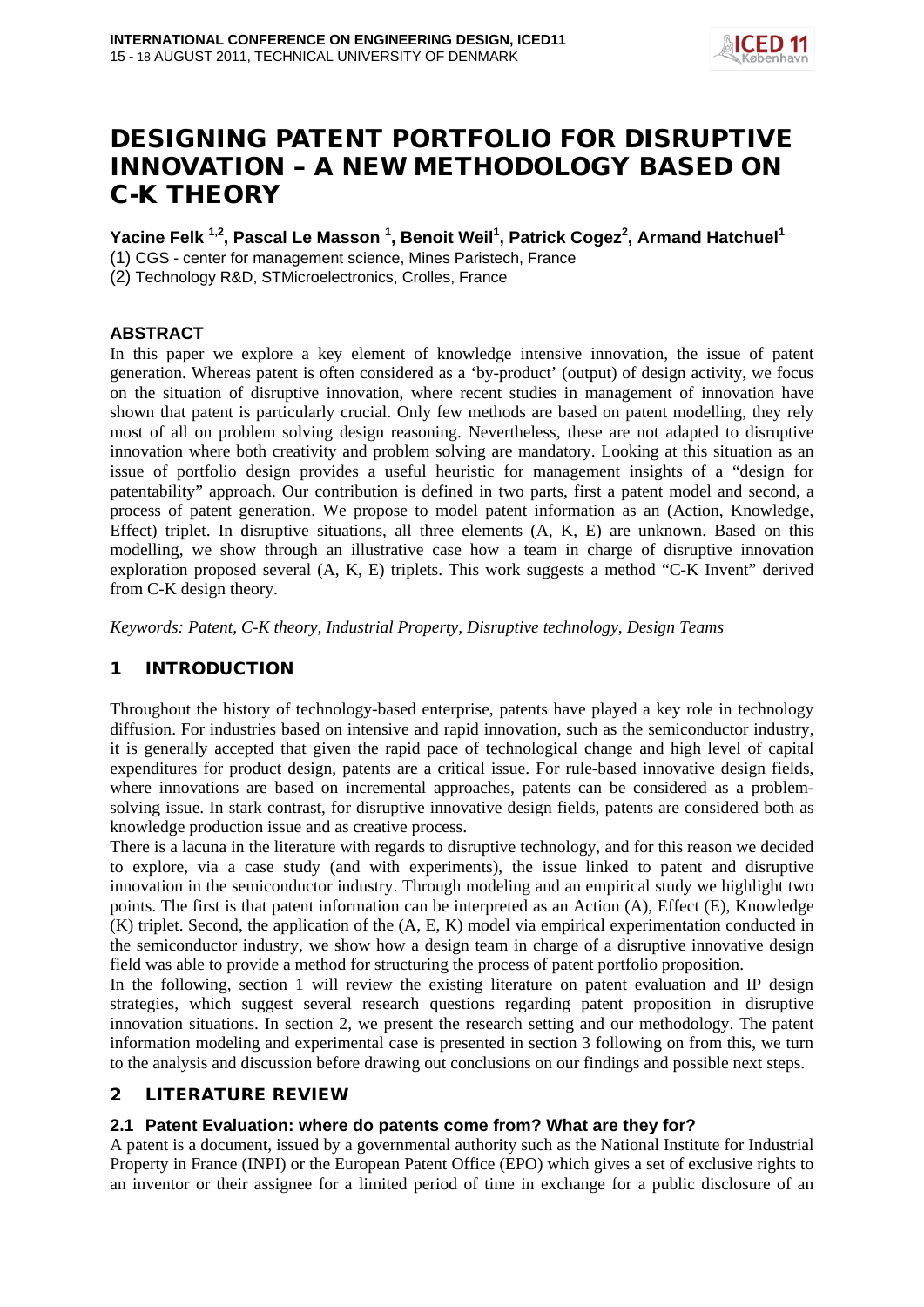[invention.](http://en.wikipedia.org/wiki/Invention) The grant is issued to the inventor of this device or process after an examination that focuses on both the novelty of the claimed item, its inventive steps and its potential utility. Articles [52](http://www.epo.org/patents/law/legal-texts/html/epc/2000/e/ar52.html) and [53](http://www.epo.org/patents/law/legal-texts/html/epc/2000/e/ar53.html) of the [European Patent Convention \(EPC\)](http://www.epo.org/patents/law/legal-texts/epc.html) [1] stipulate that an invention must be "novel, nonobvious, and have utility". Novelty refers to the fact that you can't patent something that is already known (or has been published). "Non-obvious" means that the invention could not have been conceived by someone "having ordinary skill in the art" without undue experimentation. "Utility" says that an invention must perform some function, be operable, and must be beneficial to society. The right embedded in the patent can be assigned by the inventor to somebody else, usually to his employer, a corporation, and/or sold to or licensed for use by somebody else. This right can be enforced only by the potential threat of or an actual suit in the courts. The stated purpose of the patent system is to encourage invention and technical progress both by providing a temporary monopoly for the inventor and by forcing the early disclosure of the information necessary for the production of this item or the operation of the new process.

The literature emphasizes on the value of the rights afforded by patents. Patents are often considered as an option where *patent thickets* [2] allow the ability to maintain an option within a particular area of technological exploitation. Patent thickets can be used for several industrial or commercial purposes [3] such as invention protection, blocking or sleeping patents or licensing and cross-licensing. Given the importance of patents, and their licensing, to innovation in several firms in the area of information technology, the semiconductor industry can be shown to have adopted an aggressive licensing strategy sicne the 1980s. For example, IBM's revenues from patent licensing increased from \$646Million to \$1.5Billion in a five-year period (between 1995 and 2000) [4]. Moreover patent information allows conclusions about a firm's patent activity [5] and the quality of its patent portfolio. Literature has often suggested several metrics for patent evaluation, particularly for measuring the quality of a patent or a group of patents [5]: ratio between granted and filed patents, international scope [6], technological scope [7], and citation frequency [8].

Therefore patent is considered as a 'by-product' design activity, where they are defined when products are almost designed. In that sense they can be a measure of R&D output since it can used as an indication of activities [9] that may lead to marketable technologies (and also may indicate changes to the specific rate of technological change). It is generally accepted that patents contain important information for technology management, which enables a precise competitor analysis [10]. This information is particularly interesting for the evaluation of a firm's innovative potential and mapping of technological trajectories [11] [12]. All these metrics suggest that patents are the outcome of a design activity but this is mostly equated to a metric of R&D activity output. In these cases, patents allow the innovator the ability to acquire value by protecting an already completed design activity (such as from the results of technology research results or from prototyping). If we look more into the details of the processes through which patents are created, there are classical bottom-up approaches (where patents are R&D results) or top-down approaches (where patents are considered as an objective assigned to researchers and scientist).

Nevertheless there is a third situation where there is a need to protect expected value from an emerging technological field. In this case which could be qualified as a "disruptive innovation", strong patent portfolio are needed. Lindsay and Hopkins through an experience at Kimberly-Clark company emphasize the fact that "one aspect that has not received much attention previously is the role of intellectual assets" [13], and give some recommendations about what should be done for generating and drafting Intellectual Assets. For the case of disruptive technologies they advocate that design teams "prepare for future new and disruptive business opportunities that could be protected or strengthened by the intellectual asset generated". They insist on the organization (what they call IA groups), what should be protected (products, what to be aware of (mostly emerging technologies), and to be aware of disruptive technologies impact on IA strategy. More recently, Nissing [14] describes an approach called "strategic inventing", whereby products are designed with an emphasis on strategic positioning of intellectual property*.* Nevertheless any method is proposed, this "obscure approach" enables inventors to determine where significant patentable opportunities exist (based on the art and invention creation in a specific field, focusing on market differentiation that may be leveraged for competitive advantage). Therefore we can ask ourselves, what happens when patents should be granted before design activity or a research work? How to protect an emerging design field with appropriated patents? In this kind of situations patents become a design object or a purpose of design.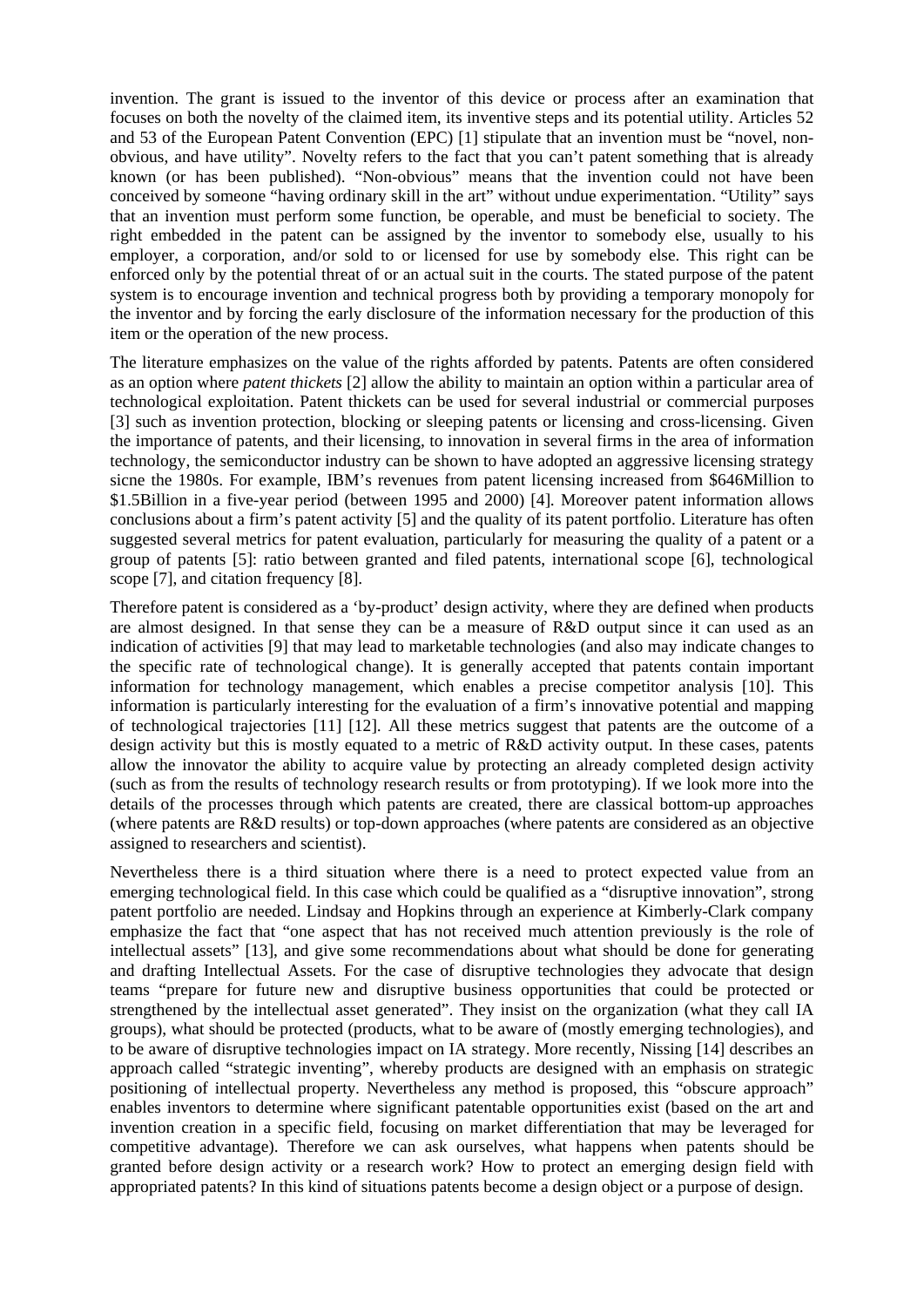## **2.2 Designing patents: which model, which process?**

Therefore, disruptive innovation situation involves patent design as an object. Therefore, if portfolio patent should be designed, what could be a model of this object? In a first step, we tried to identify research works in the field of design, so as to analyze the contributions of practitioners and academics we looked at peer reviewed journals in the discipline of engineering design (e.g: Journal of Engineering Design or Research in Engineering design). Through our literature review in this academic field we couldn't find a complete conceptualization of patent information or patent interpretation as a design object. Nonetheless we present in this section three model, the first one is a formal model of what can be a "design language" that is object oriented. The second and third one are two patent model conceptualization.

If patent is an object of design, therefore we should rely on a design theory and a model of what should be designed. According to design theory, one of the models that can be used is the FBS (Function – Behaviour – Structure) [15] [16] model. With this model designing an artifact involves a series of elementary steps which 'transform', first the desired function of the artifact (roughly its purpose) into its expected behavior (which will bring about the function); then the expected behavior into a structure (intended to enable the artifact to exhibit the expected behavior). After further steps of analyzing the structure for its actual behavior (evaluating it against the expected behavior, and possibly reformulating the expected behavior) the structure is finally transformed into a design description. Therefore, when considering disruptive innovation situations, for which patents can be prior to design activity, this suggests several questions about the language to adopt for patent description and patent modeling: what can be an equivalent of F-B-S model for patents?

Regarding patent information conceptualization, one approach proposed in the literature is TRIZ, the acronym for 'Theory of Inventive Problem Solving' which is based on contradiction solving. Based on the analysis of more than 400000 patents data, Altschuller [17] proposed that any technical problem could be generalized and abstracted by a surprising small number of generic inventive principles and patterns. TRIZ has been used in a lot of ways to describe 'reverse inventing' processes [18], explains design processes and design alternatives or product DNA [19].

Therefore TRIZ is based on the identification of (Contradiction / Solution principles) couples. In case of disruptive innovation, this model suggests several limitations. One limitation is that TRIZ proposes a problem solving method and process when problems have already been defined, which is not the case for open-ended situations where exploration and potential exploitation avenues are unknown, the situation for disruptive technologies. For disruptive technologies, this leads to the questions; what are the problems to be solved? For what kind of opportunities? TRIZ and derived methods, such as Advanced Systematic Inventive Thinking (ASIT) do not provide answers to these kind of questions,particularly so for "out-of-the-box" approaches and methods [20]. Thus, the literature has provided little contributions on patents as a design object.

We found a third model, which proposes an interpretation of patent information using design theory [21] [22]. This theoretical work dealing with patent process improvement [23] proposes to decompose patent information and to model it in three data classes: Actions, Effects, Knowledge. This work is based on research study made by Couble and Devillers [23] at CEA (the "Commissariat à l'énergie atomique et aux energies alternatives"), [a French government-funded technological research](http://www.cea.fr/english_portal/cea/identity)  [organization](http://www.cea.fr/english_portal/cea/identity) and has been used by Sincholle [24] in his research study at THALES (which is a world leader in mission-critical information systems for defence and security, aerospace and transportation). Patent are represented as a "sentence" that describes a recipe where Actions represent the interventions made on objects and their interrelations, Effects (internal or external) are action consequences and Knowledge is the set of technical information used by the invention. Patent grant criteria can therefore be read in a new way: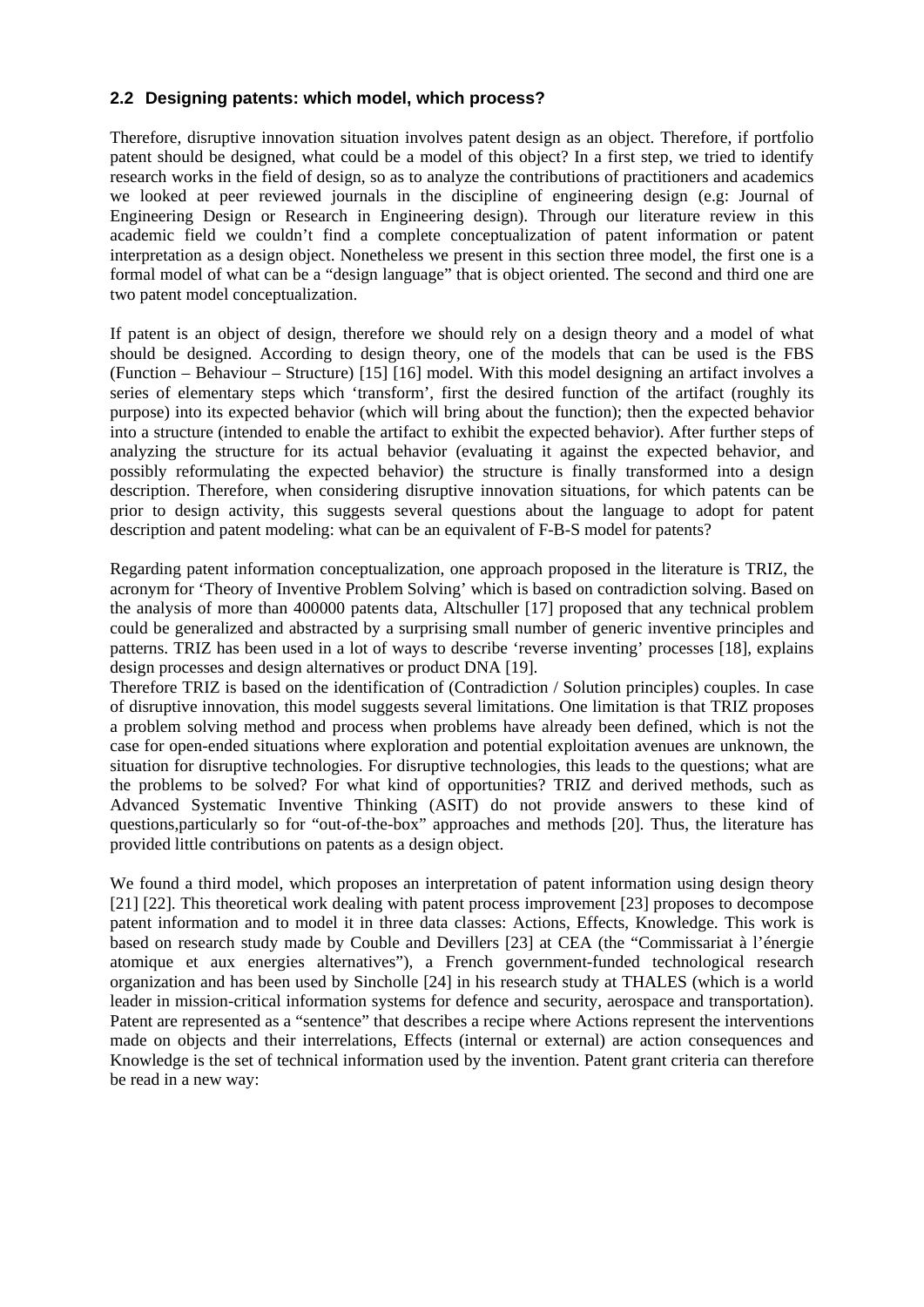| -Novelty:         | Implies that the 'A $\rightarrow$ E' sentence doesn't already exists in K.        |
|-------------------|-----------------------------------------------------------------------------------|
| - Invention Step: | Means that the set of $A \rightarrow E'$ sentences might be included in K without |
|                   | expert identification.                                                            |
| -Embodiment:      | Suggests that $(A, E, K)$ triplet must be understandable and repeatable by        |
|                   | technical experts.                                                                |

With this (A, E, K) model, TRIZ model based on (Contradiction / Solution Principle) can be interpreted as the solution of two contradictory effect combination  $(E_i E_j /$  Actions that enable to get  $E_ixE_j$ ). Solution Principal therefore is a combination of Actions that enable to get both these two effects  $(E_ixE_i)$ 

## **2.3 Research questions**

Therefore we presented the literature position regarding the patent proposal issue, In case of disruptive innovation this (plus the identified lacunae earlier in this section) suggest several research questions regarding patent generation and definition:

**Q1**: How to model patent information and what "object language" (representations) to use in case of disruptive innovation situation for patent design?

**Q2**: Based on this patent model, what could be a process that enables to generate, discuss and propose strong patent portfolios?

## 3 METHODOLOGY

Our methodology is an experimental approach based on a patent model. We first propose to model patent information and to conceptualize a patent as a design object. Building on this conceptualization and model, we conducted an empirical study of what is termed the "Advanced R&D" team at STMicroelectronics (the European leader of semiconductor industry). We worked with this design team in charge of exploring several new disruptive technologies for a deep and rich empirical case study. Among this team's work we focused on a specific item called "3D-Integration" (which consists merely in stacking several semiconductor devices with new interconnections). Whereas traditional approach in semiconductor industry is based on planar technologies [25], this team is in charge of developing technological blocks enabling to stack several devices. Our aim was to analyze the process through which this design team is able to propose patents in case of disruptive innovations.

# 4 MODELIZATION AND INSIGHTS FROM EXPERIENCE

## **4.1 Modelling Patent information as a design purpose**

C-K theory is a design theory that offers a formal model of creative thinking where design is a goal oriented activity, with a concept-knowledge dual expansion in case of disruptive innovation [21].. One of the application of this formalism to patent evaluation issue was proposed by Sincholle [24]. His research work consists in evaluating patent positions through design reasoning by identifying new business opportunities using what he defines as a "generative concept". Patents content describes a solution to a technical problem, this is represented within the C-K [21] framework shown in Figure 1.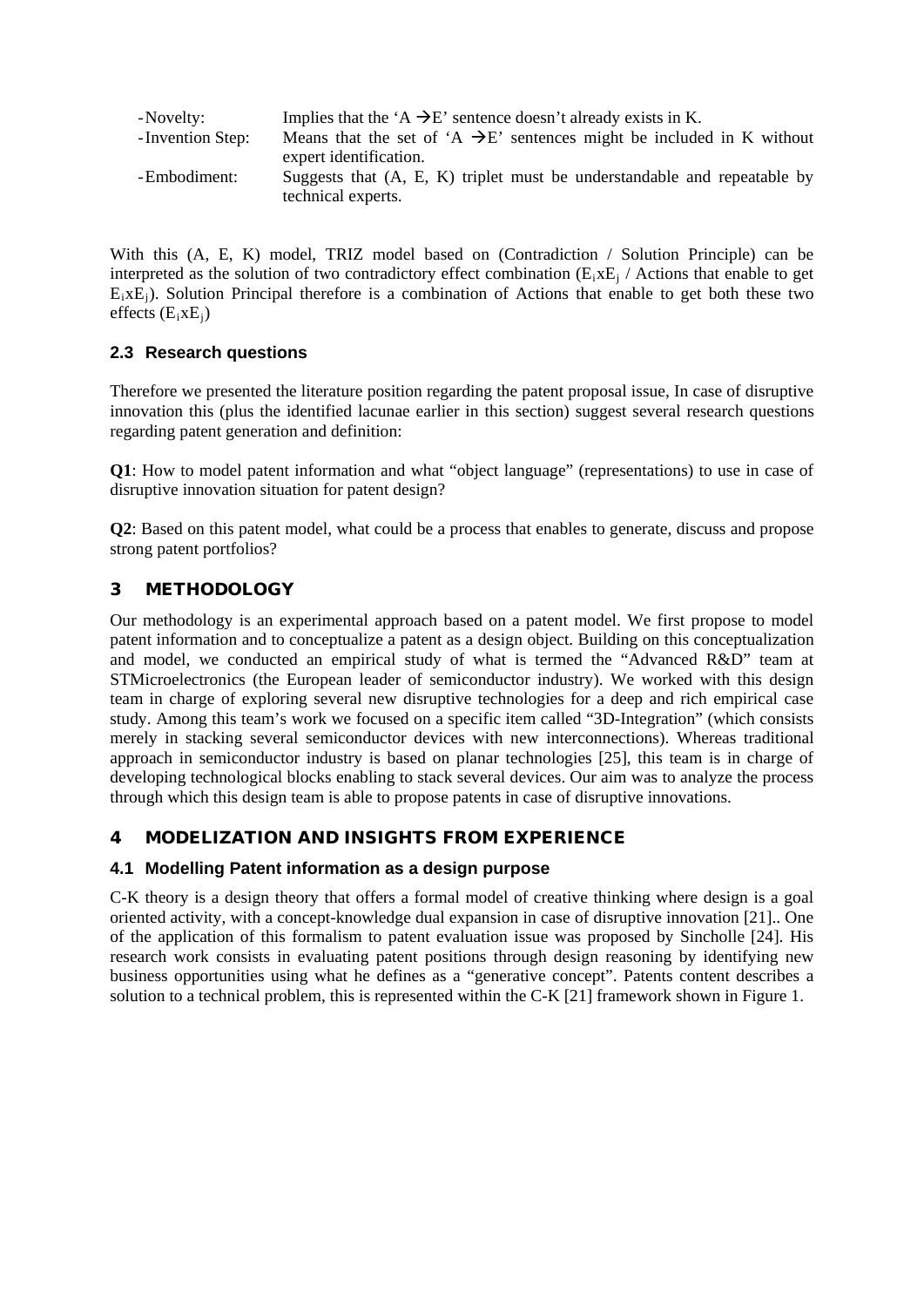

*Figure 1: Inventive step within C-K theory [23]*

The (A, E, K) model helps to distinguish several patent proposal situations; we present some of them in Table 1. To take an example, for the case of "Research" in the table, if the aim is to reduce the 'skin effect' (a physical phenomena that reduces interconnection conductivity) within electrical interconnection in Integrated Circuits, Action (e.g working on materials or device structure) and expected Effect (skin effect reduction) are already known. Therefore, what has to be produced is the Knowledge. For the case of "Technology" in the table, we can take the MEMS (Micro-Electro Mechanical Systems, which is the technology of very small mechanical devices driven by electricity also referred to as [micro-machines\)](http://en.wikipedia.org/wiki/Micromachinery) example, where the Action and the Knowledge classes are already defined (use of semiconductor substrate with etching, thin-film processes) but what has to be specified are the Effects that are explored and the functionalities aimed (e.g: accelerometer, gyroscope, etc…). One particular aspect considering disruptive innovation is that every element of the (A, E, K) triplet is unknown, which is consistent with the fact that in innovative design situations a  $C_0$  is necessarily an expansive partition [22].

|                   |         | E       | K       |
|-------------------|---------|---------|---------|
| <b>Research</b>   | Known   | Known   | Unknown |
| <b>Technology</b> | Known   | Unknown | Known   |
| <b>Disruption</b> | Unknown | Unknown | Unknown |

*Table 1: Patent ideas typology within (A, E, K) framework*

## **4.2 Towards a C-K based method through a case-study**

In this section we will illustrate how using innovation design theory (C-K Theory) and the (A, E, K) model, a design team was able to derive a methodology for patent portfolio proposition. We will show that in case of disruptive technology situations classical tools based on (*Convergence Divergence)*  process would have been insufficient.

#### *4.2.1 Usual Process for patent idea generation and evaluation*

At STMicroelectronics, IP (Intellectual Property) activity is aligned with the "historical" practices, used for business and value protection and its customers. This activity covers all of STMicroelectronics' R&D activities and product business units (with a particular attention for key strategic sectors) with the goal of maintaining a portfolio patent with more than 20000 patents and 500 to 800 patents pending per year [26]. Patents are obtained in several fields such as circuit design, manufacturing processes, packaging technology and system applications.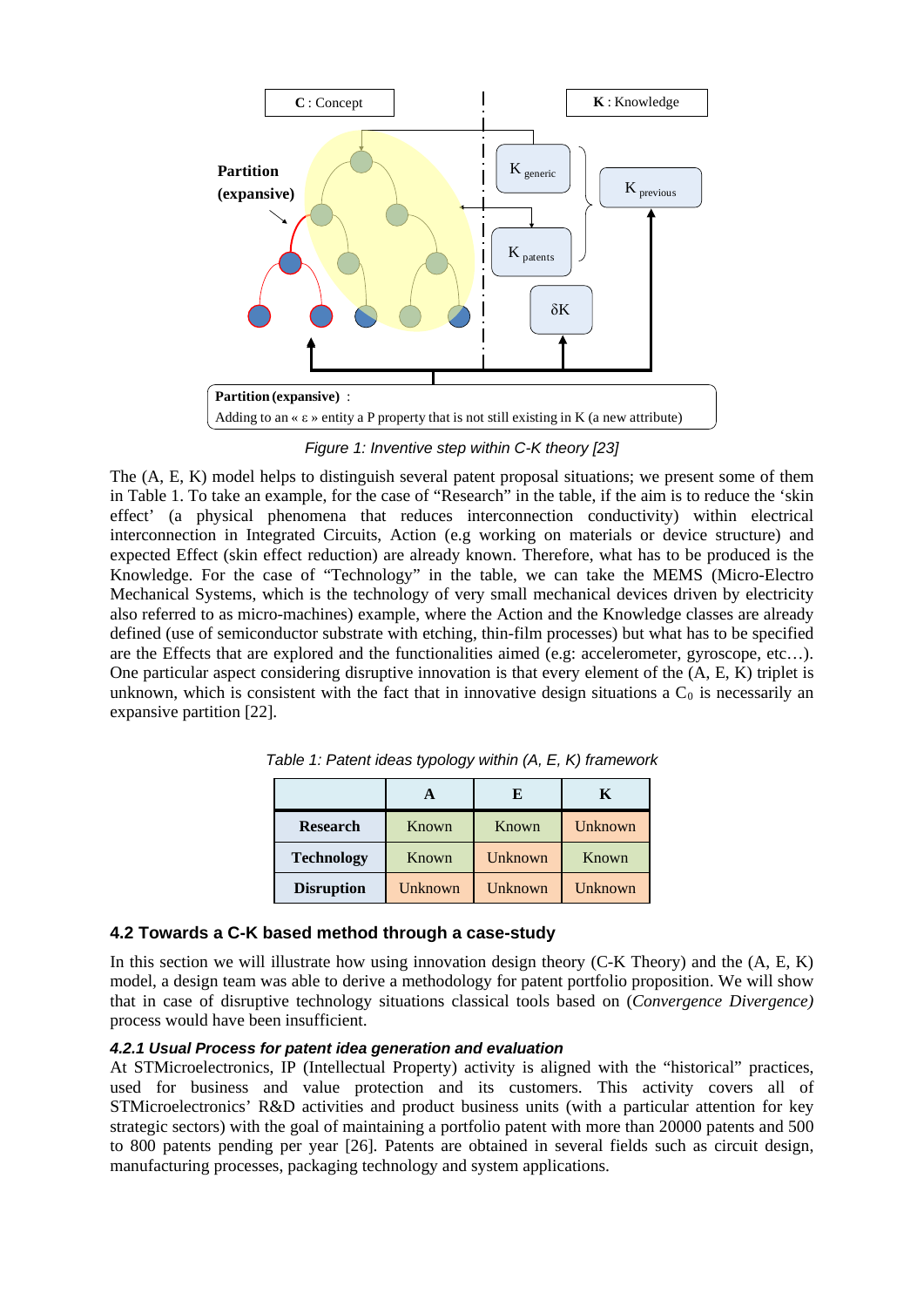During our case exploration, we couldn't find a systematic or repeatable process for patent idea generation and identification; nevertheless we identified several methods that are used in particular situations. Often enough, patents are considered as research or experiments result, where patent are the results of new phenomenon discovery. A second way for patent ideas generation is a serendipitial fuzzy process which happens during coffee breaks or lunches. A third way that is used is conventional brainstorming [27], and some further elaborated versions of this techniques such as C-Sketch / 6-3-5 Method [28], that are used by workgroups to solve a technical problem. Moreover, contrary to early phases of idea identification, the evaluation process is well documented and well-established. Actually each idea is evaluated through a specific process during patent committees which consists in evaluating ideas regarding several criteria including the patentability ones (novelty, inventiveness and embodiment). These committees are specific meetings where ideas are both evaluated, enhanced and perspectives for developing opportunities are identified (such as prototypes or collaborative projects).

#### *4.2.2 What happens in case of disruptive technologies?*

Advanced R&D in STMicroelectronics since 2006 is in charge of exploration of new design space such as "3D Integration" [29] which take as a disruptive technology as it introduces new types of processes. To give an example "bonding" by itself is not a new process, but at nm scale it requires considerable control of material quality and surface properties for good bonding energies, therefore new technologies have been developed such as "oxide-oxide" bonding [30] (and it is the same for "drilling" process, "etching", "alignment", etc…) [31] and new types of interconnections (called TSV for 'Through Silicon Via'). This new concept suggested several questions: what could be the applications that use this new approach? What are the technologies that should be developed? What kind of patents should be proposed? Should we consider that once a technological block is developed, all the application using this block should be patented? In section 2.3, we've shown that it it is particularly difficult to know what should be patented when both (A, K, E) are unknown? In the following we present what this design team proposed to get out of this kind of situation.

#### *4.2.3 What approach could be expected for patent proposition?*

A first attempt consisted in defining device architectures enabled by a new approach such as "3D Integration". This approach led the design team to explore what could be the different means to design a functional product  $(P_i)$  connecting components  $(C_i)$  (with functional faces) made of planar technologies. This allowed them to propose several product architectures. The main output of this first brainstorming session was the identification of several architectures enabled by "3D-Integration" approach, depending on active (or functional) face positioning (Backside or Frontside) and embodiment of interconnection through substrate called TSV (for Through Silicon Via) realised by etching or drilling processes steps

Unfortunately, this first approach didn't help to identify architecture value, but suggested several further questions: which architecture should be patented (and which not)? Based on what kind of criterion? For which value?



*Figure 3: Device architectures as a C-K model output*

In fact, we can imagine that *a priori*, any product architecture exploiting 3D Integration enabling technologies such as Through Silicon Via (TSV) should be patented (this suggests that there are plenty of potential patents). In this case, this patent strategy would be very expensive, but on the other hand if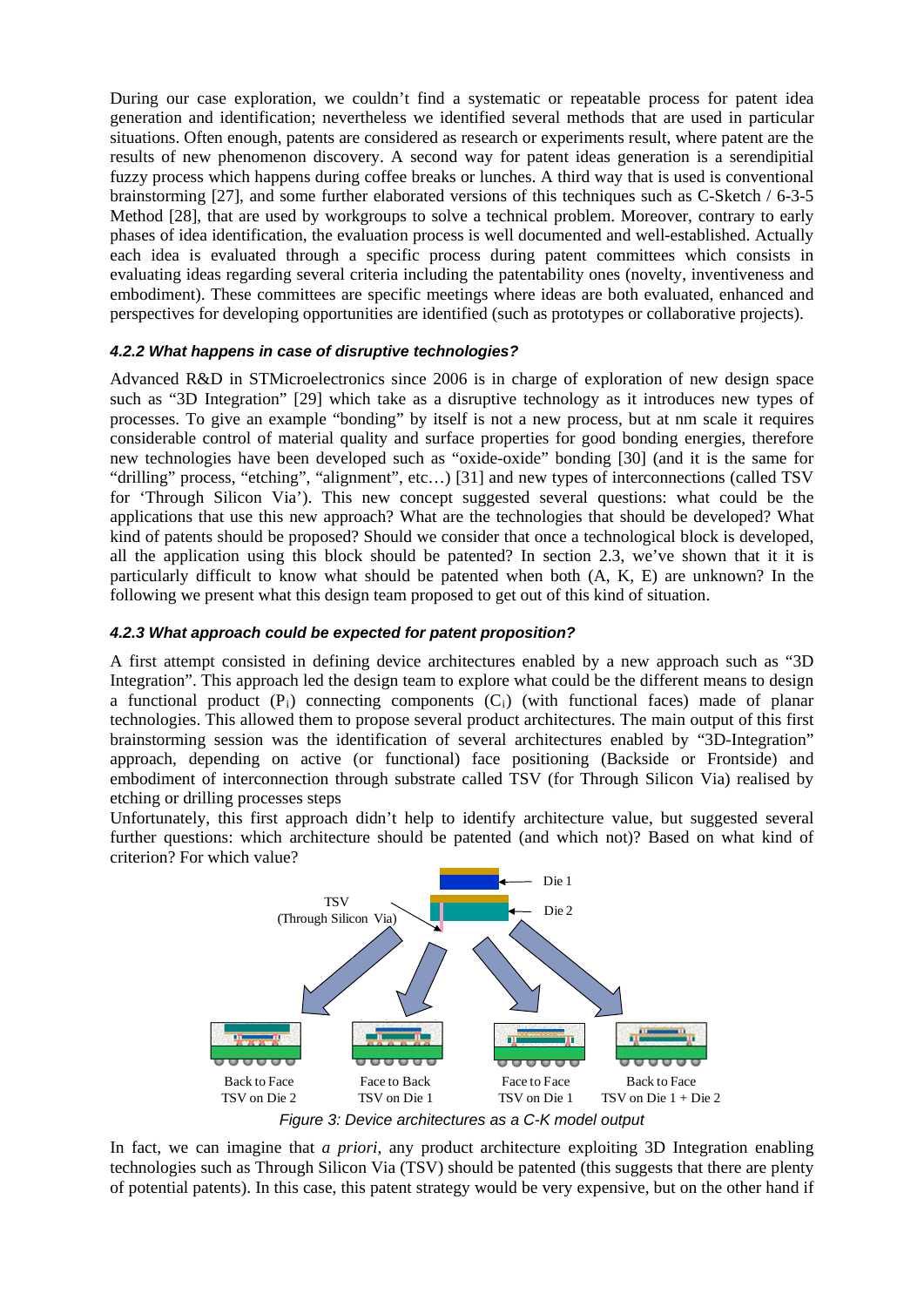we use patent grant number as a performance metric for R&D activity, it could be very positive (whereas the design team would have no idea about application value). Moreover, if we use the (A, E, K) Model for patent interpretation, '3D Integration' is a concept where A, E and K are actually unknown. Indeed, the design team at the beginning was not able to describe A classes (should TSV be done before or after bonding?), neither E classes (what about electrical performances? What about thermal behaviour?) and K ( what knowledge should be produced ? Which issue should be highlighted?). Notwithstanding this first draft underlined the necessity to uncouple two main issues, on the one hand technology assembly introduction in semiconductor processes, in the other hand the design of interconnection for electrical signals through semiconductor substrate. We will describe in next section what the research team proposed as a method in order to build a patent corpus (or patent portfolio).

#### *4.2.4 Insights from a case-study: patents portfolio for disruptive technologies*

In this section, we will describe the process followed by the research team, distinguishing three steps.

#### *Step 1:*

As described previously, the first concept based on architectures didn't help to define 3D-Integration value as every technological pieces are already defined (embodiment, technological blocks, functions). Therefore, first step consists in introducing some new words that enable to explore new design space. These proto-words help to structure Knowledge space (in a C-K model). An example of this first step was the definition of "TXV" as an interconnection between devices rather than TSV (Through Silicon Via) which is already defined as an electrical interconnection.

| $1$ able 2. A - L - N $1100$ et $101$ $130$ and $1 \wedge 0$ |                                                                                              |                                                                   |  |  |
|--------------------------------------------------------------|----------------------------------------------------------------------------------------------|-------------------------------------------------------------------|--|--|
|                                                              | <b>TSV</b>                                                                                   | TXV                                                               |  |  |
| <b>Effect</b>                                                | Different flow management (electrical, thermal,<br>Electrical interconnection<br>mechanical) |                                                                   |  |  |
| <b>Actions</b>                                               | Defined (processes, shape)<br>New processes, new architectures                               |                                                                   |  |  |
| Electrical behavior $(R, L, C, G)$<br>Knowledge              |                                                                                              | Partly unknown, (Electrical, thermal<br>conductivity/Dissipation) |  |  |

*Table 2: A-E-K model for "TSV" and "TXV"*

Actually TXV are sufficiently generic to consider any type of substrate and ways of interconnecting devices through this substrate. It enables to add several passive (e.g: thermal management) or active functions to the 'via' device. This new word allowed some further investigations and expansions in A, E and K. Two elements are important at this step, the first one is that by adding abstraction to already defined devices help to enrich their meaning. The second one is that the use of these "emerging words" help to build a common meaning for the concepts explored shared between designers and researchers of the Advanced R&D team.

#### *Step 2:*

Second step was to propose some concepts based on  $(A, K, E)$  model and interpretation such as: "Design TXV that have better electrical and thermal behaviour than 2D alternatives". In this kind of concept the first part describes A (Action) which consists in realizing Via (drilling, etching,  $etc...$ ) through a generic substrate  $(X$  which can be Silicon or any type of substrate such as AsGa, ...). The second part of the concept describes the E (Effects) that are expected from device behaviour (electrical, thermal, etc…). This definition of (A, E) first high-concepts enable to structure design space exploration and the use of C-K models for new idea identification. With these first concepts, the Advanced R&D design team organized different workshops for ideas production and knowledge production stimulation, as C-K theory is a design theory that offers a formal model of creative thinking.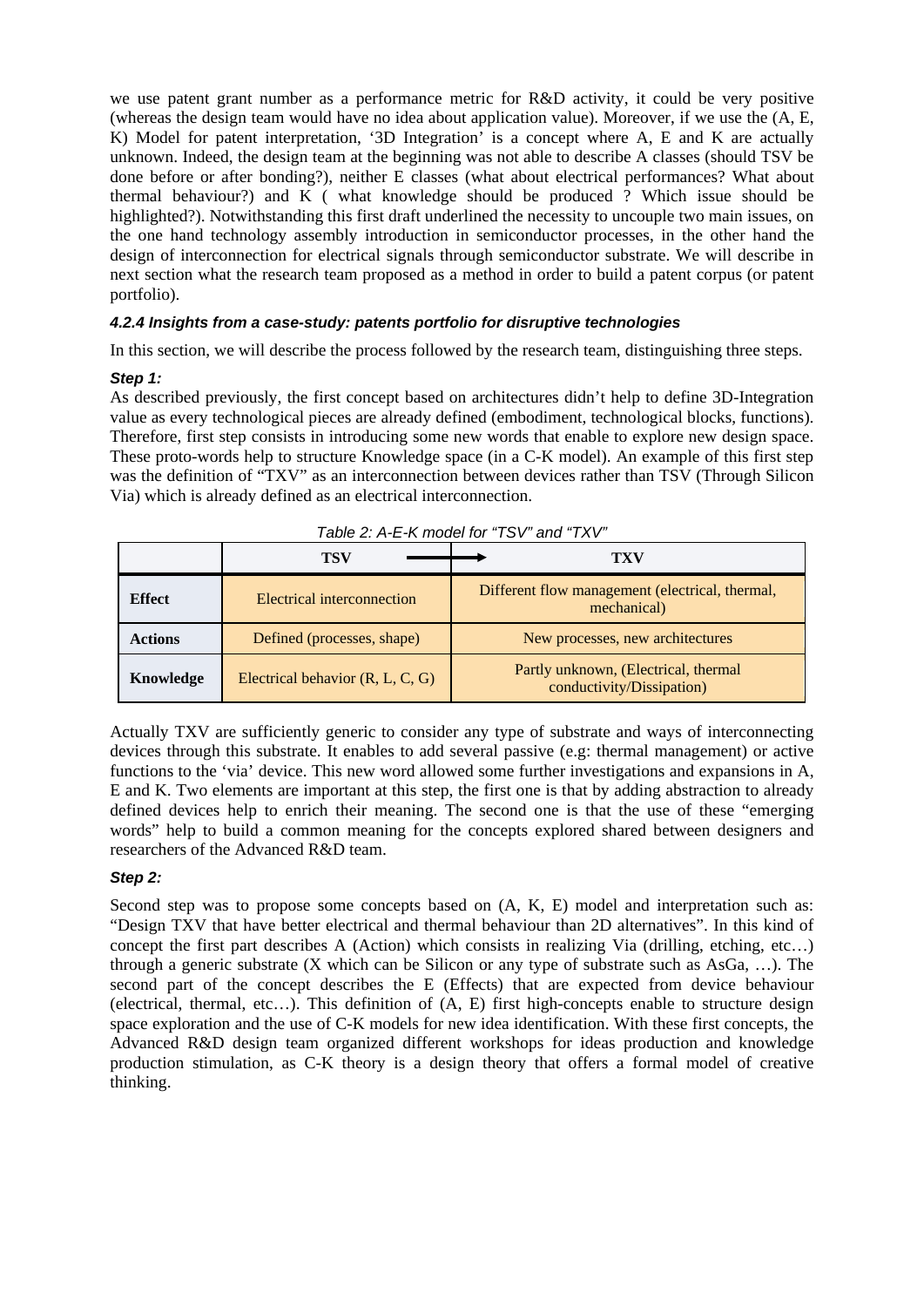

*Figure 4: C-K Models based on A, K, E*

Once the ideas have been identified, their classification in matrices (such as Zwicky matrices or morphological box) [32] [33] enables to visualize the design space paved and filled with ideas and potential patents.

#### *Step 3:*

As we've presented it, idea evaluation follows a specific process, based on established organisations, tools and rules. Using an A-E Matrix this enables an interpretation of the design field that has been paved and why some ideas remain at the Idea step whereas some others progress forther and are proposed as patents. We present in the Figure below an A-E matrix (similar to a Zwicky matrix) that supports a description of the design space paved (we differentiate in this matrix A-E box that represent state-of-the-art, from those which were ideas and those that remained concepts). In the table 2 below we represent the matrix regarding the alignment device issue, which is one of the key assembly technologies to be solved for 3D-Integration [34]: three items which are "Mobility", "Precision measurement" and "Localized Force" are considered for the effects (E) and for Actions several physical phenomena are taken into account. In this A-E matrix research team distinguished four types of (Ai, Ej) couples. The first one are those which remained concepts C (they couldn't propose any idea linked to this concept), second ones are the ideas I formulated. The third one are the solutions existing in the state of the art S, and last ones are ideas that became patent proposition after an evaluation

| <b>Morphological Matrix: Device Alignement issue</b> |                                    |                                 |                      |                |                     |                 |                          |             |
|------------------------------------------------------|------------------------------------|---------------------------------|----------------------|----------------|---------------------|-----------------|--------------------------|-------------|
|                                                      |                                    | <b>Action</b>                   |                      |                |                     |                 |                          |             |
|                                                      |                                    | <b>Magnetic</b><br><b>Field</b> | Electro-<br>chemical | <b>Fluidic</b> | <b>Vibration</b>    | <b>Mechanic</b> | Electro-static Optic     |             |
|                                                      | Mobility $(X, Y)$                  | I <sub>6</sub>                  | I <sub>5</sub>       | I3             | <b>I4</b>           | S <sub>2</sub>  | $\mathbf C$              | $\mathbf C$ |
| Effect                                               | <b>Precision</b><br><b>Measure</b> | P <sub>3</sub>                  | $\mathbf C$          | $\mathbf C$    | I <sub>1</sub>      | <b>P1</b>       | <b>P2</b>                | E1          |
|                                                      | <b>Localized</b><br>Force          | <b>P5</b>                       | I2                   | <b>S4</b>      | $\mathbf C$         | S <sub>3</sub>  | <b>P4</b>                | C           |
|                                                      | $\mathsf{C}$<br>Concept            | I                               | Idea                 | S              | State of the<br>art |                 | $\overline{P}$<br>Patent |             |

*Table 3: From ideas to patents in a Morphological Matrix view*

If we take as an example the alignment issue, looking closely at the  $(A, E)$  couple – (Fluidic, Mobility), form this concept (C) the design team was able to propose an idea (I) based on electrowetting technology exploitation. This idea, presented in the figure 5 consisted in using a drop as a conveyer for several devices, enabling die placement. This idea is based on the exploitation of electrowetting technologies. This kind of solution remained at the Idea (I3) level, because of description insufficiency of the embodiment criteria, the device sizing and drop specification (fluid type, dimensions and properties).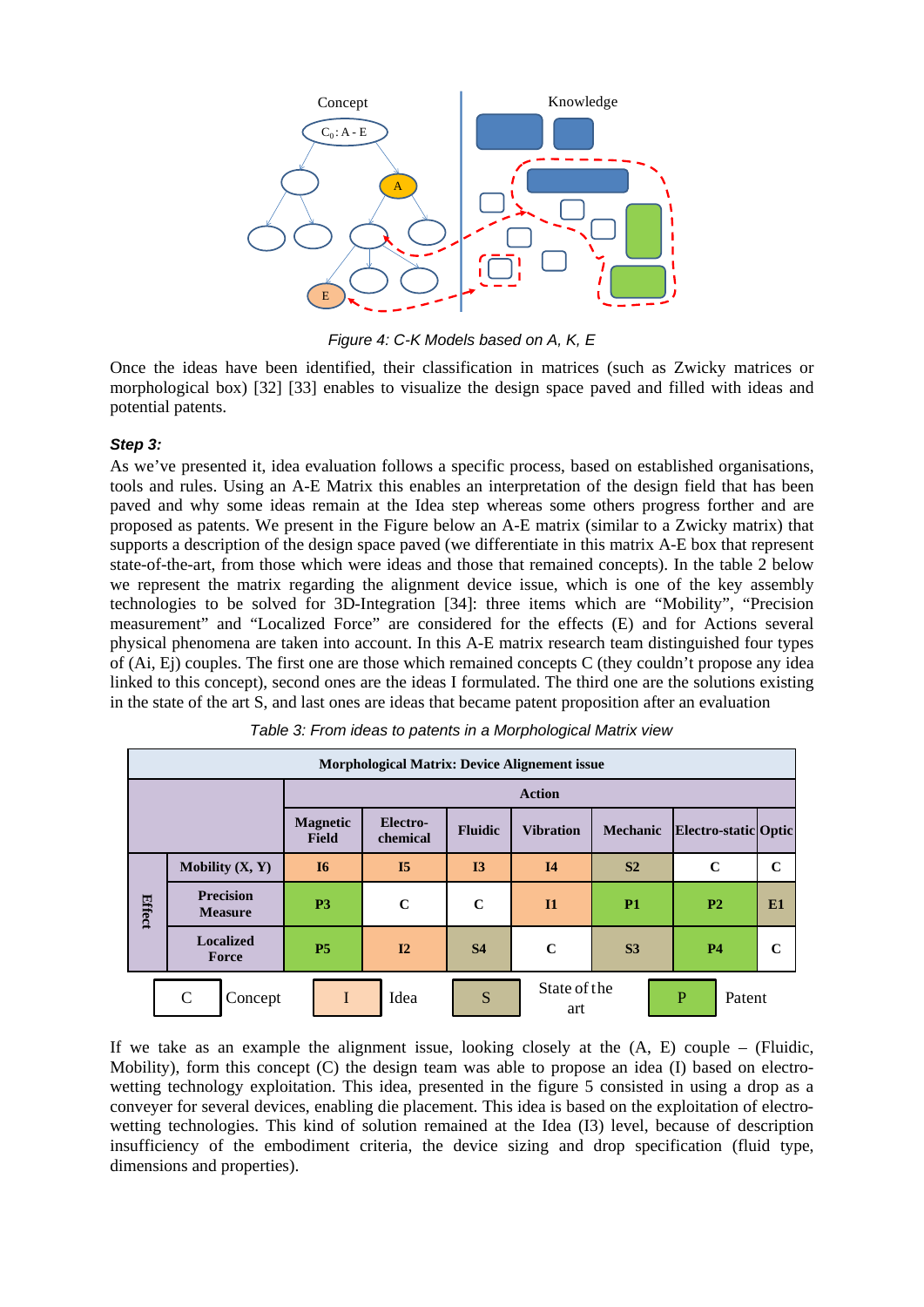

*Figure 5: An idea example at Concept level (Drop use for die placement)*

## 5 C-K INVENT: TOWARDS A METHODOLOGY FOR PATENT PROPOSAL

From this case-study in the semi-conductor industry, we outlined a methodology that enables the design of robust patent portfolios for disruptive technologies. The method "C-K Invent" is composed of two phases.

The first phase focuses on organizing and building the conceptual phase, with a first step which aims at defining (A-E) high-level concepts. These kind of "generative concepts" [24] help to enlarge the design space and identify a wide range of opportunities for a specific issue (therefore to organizing the exploration process). As we have seen, through the case study, words such as TXV are sufficiently generic to consider any type of substrate and ways of interconnecting devices through this substrate. One of the main important element of this step is the use of "emerging words" that we can qualify as a "proto-semantics" [35] that help to build a common meaning for the concepts explored shared between designers and researchers of the Advanced R&D team. These concepts facilitate the definition of specifications in terms of A (Actions) and E (Effects) expected from the designed objects. These "proto"-words have two interesting effects: the first one is that they induce commitment of each part of the design team around common objects, the second one is that it enriches their content (the main aspect to be highlighted is that with more abstraction it enables the exploration of new sides of these concepts). Thanks to these proto-words, designers are able to build a "proto"-syntax that will allow to build "A-E" sentences for patent information description.

The second step consists in structuring the exploratory design space using C-K Models, this kind of representation rediscusses design reasoning, and distinguishes the creative process from the knowledge process production. The third step consists in using morphological matrices [32] in order to clarify what are the ideas that are potential patents from design alternatives that are emerging concepts. This kind of representation enables to map out the design space that is paved by the design team in comparison with what is explored in the ecosystem (competitors, laboratories, universities, start-ups, etc…).The second phase is made of one specific step, which consists in evaluating each indentified idea through the patent committee screening process.

|                            | <b>TRIZ</b>                          | <b>C-K</b> Invent                                      |
|----------------------------|--------------------------------------|--------------------------------------------------------|
| <b>Model</b>               | (Contradiction / Solution principle) | $(A-E-K)$                                              |
| <b>Process</b>             | $(Ei \times Ej) \rightarrow Pk$      | $(Ei X Aj) \rightarrow (\delta E, \delta A, \delta K)$ |
| <b>Design</b><br>reasoning | <b>Problem Solving</b>               | Expansion                                              |

*Table 4: TRIZ and C-K Invent methods comparison*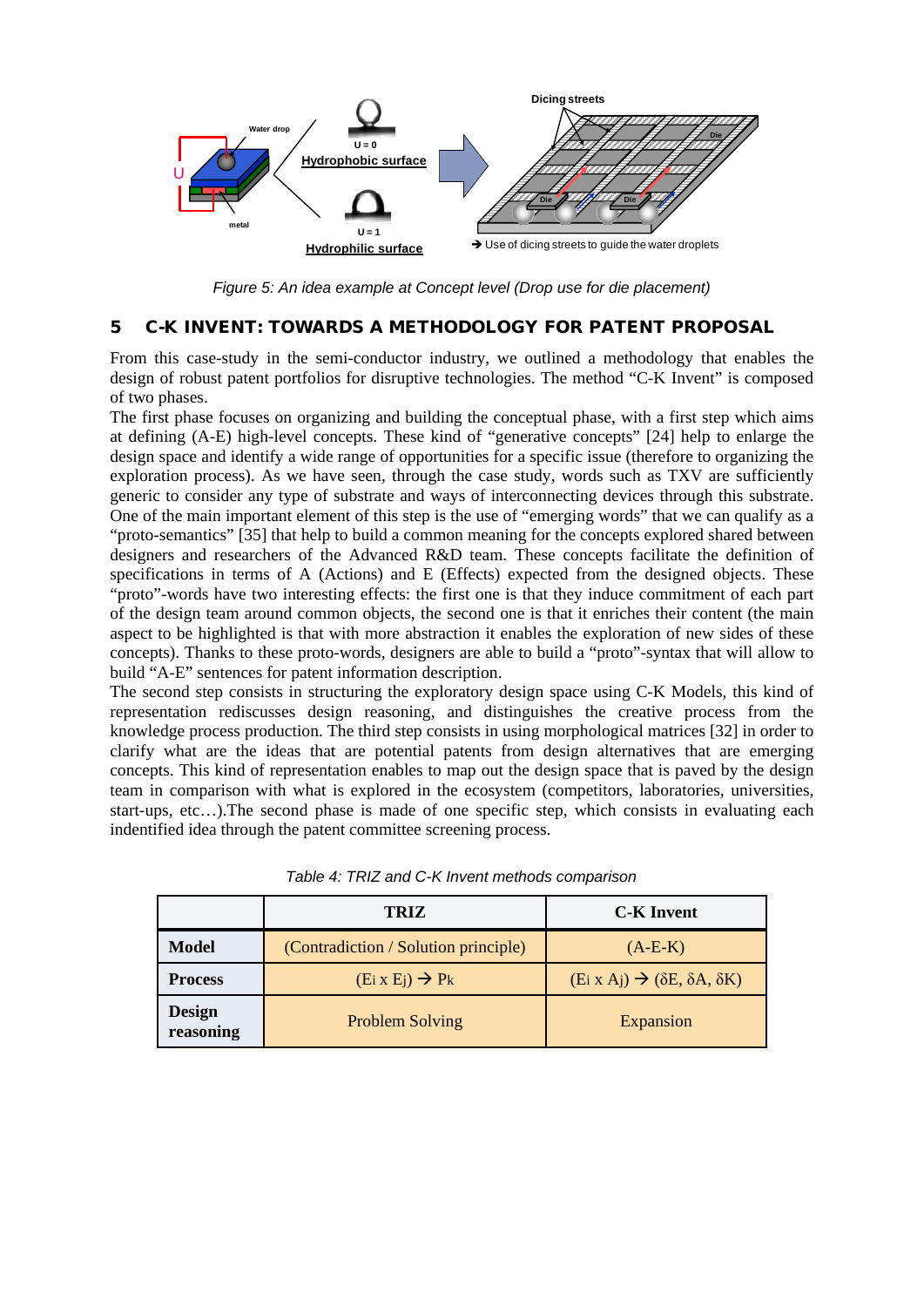

*Figure 6: C-K Invent as a method in 2 Phases and 4 steps*

## 6 RESULTS AND DISCUSSION

This paper examines the patent nature that can be proposed in case of disruptive technology. Whereas patent is often considered as a 'by-product' (output) of design activity, we focus on the situation of disruptive innovation, where recent studies in management of innovation have shown that industrial property and patent is particularly crucial. We thus provide insights of a method for a "Design for patentability" approach. One of the direct results is that thanks to this approach the Advanced R&D team was able to propose several invention disclosures in 2009 which represents more or less 10,5% of invention disclosures proposed by Technology R&D organization (which is the central R&D in charge of platform development). Moreover, feedback from this experience has been shared by the "3D & Derivatives" project manager among technical experts during specific workshops at STMicroelectronics Crolles site. The main discussions dealt with the method extension and how it could be applied to other technological fields.

What is striking with this method is that on the contrary to classical methods "C-K Invent" appears counterintuitive for three reasons:

- First, a patent is usually considered as a technical solution for a technical problem. In the meantime, the main idea developed was to begin with a technical solution (3D-Integration) in our case-study, before defining the issues addressed. Therefore one of the main incentives of this method is not to propose the solutions but to highlight the issues raised by a new concept.

- Second, the method proposes a process that is at the opposite end of the scale from "serendipity". Here, it is a collective design process which aims at organizing the exploration of innovative design space. Coming back on the design reasoning it enables to decline a long (A/E) chain that stimulates knowledge production. Using A/E matrices helps to define the design space paved and what are the (A,E) couple that still remain as concepts.

- Third, this process aims to propose robust patents portfolios, positioning each alternatives among the others. This enable to propose wide-scope patents deeply linked to concept exploration.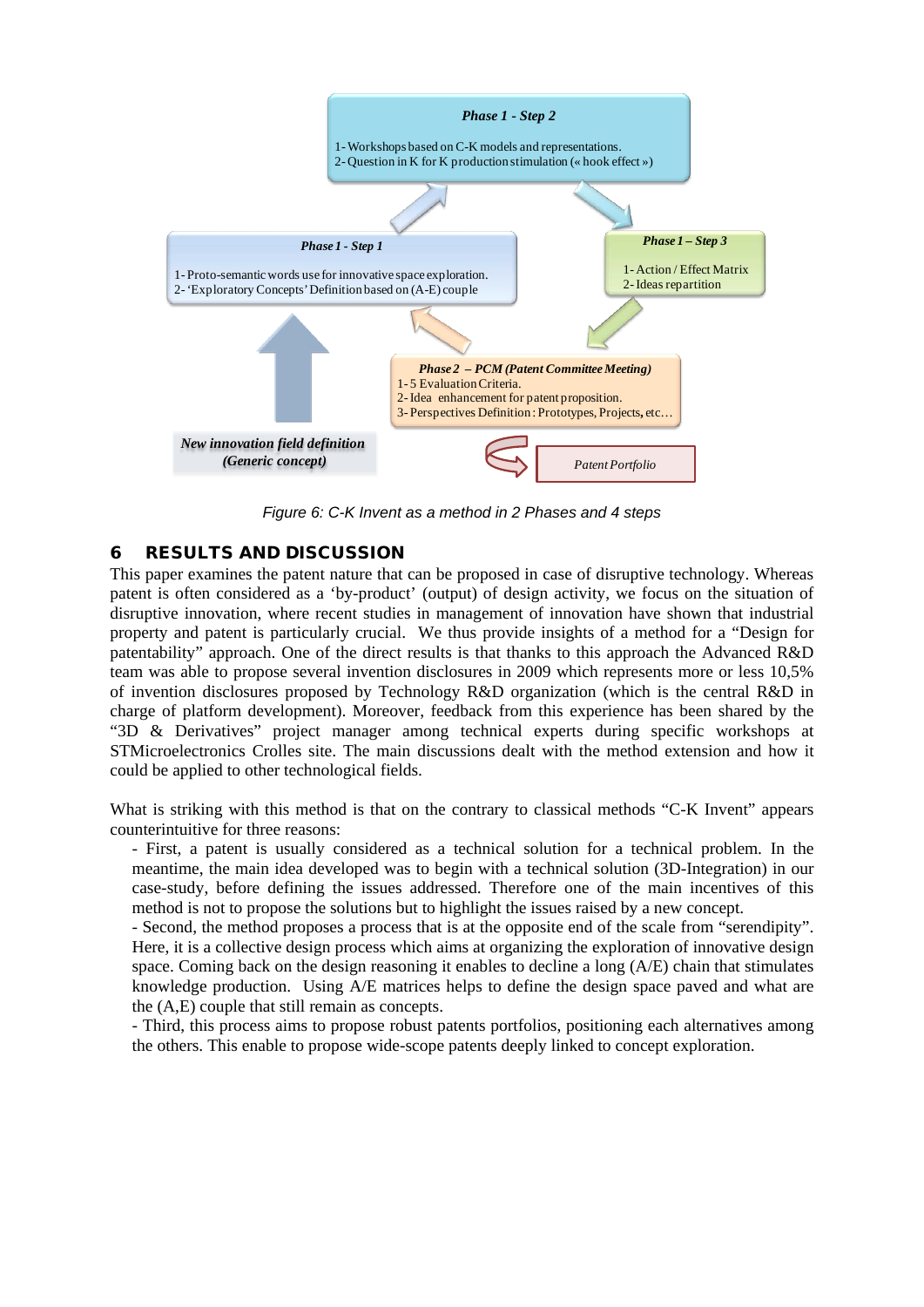*Table 5: Patent typology for Rule-based and disruptive innovation situations*

| <i>Situation</i>                              | <b>Rule-based Design</b>  | <b>Disruptive Innovation</b>                          |  |
|-----------------------------------------------|---------------------------|-------------------------------------------------------|--|
| Model                                         | Object                    | $A-E-K$                                               |  |
| <b>Patent Information</b>                     | Solving : $Ki x Kj$       | Exploration of $CO: (A-E)$                            |  |
| <b>Industrial Property</b><br><b>Strategy</b> | Protection / Anticipation | Description Sufficiency<br><b>Design Space Paving</b> |  |

In conclusion, the use of C-K enables us to challenge design team member in terms of innovative design, with expansive partition proposition. This suggests several open questions for further research: What is the best way of applying this kind of methodology? Should it be internal or external to R&D teams? Is it applicable for problem solving fields? What is the best mean for this method application?

## **ACKNOWLEDGEMENTS**

The authors thank STMicroelectronics Crolles, its Advanced R&D and "3D Integration and Derivatives" team for the insightful comments that they provided on this work and "C-K Invent" Method. This work was supported by the ANR- Agence Nationale de la Recherche – "The French National Research Agency" (under the "Programme Entreprise", project RITE 'ANR-07-ENTR-011- RITE') and CGS's design chair "Theory and Methods for Innovative Design" (TMCI).

## **REFERENCES**

- [1] EPC, *European Patent Convention*. 2007, European Patent Office.
- [2] Shapiro, C., *"Navigating the Patent Thicket: Cross-Licenses, Patent, Pools, and Standard Setting,".* Innovation Policy and the Economy, 2001. Vol. 1: p. 17 pages.
- [3] PatVal-EUproject, *The value of european patents : evidence from a survey of european inventors.*, in *Final Report of the Pat-Val-EU Project*, D. Science&Technology, Editor. 2005, Contract HPV2-CT-2001-00013: Brussels. p. 60.
- [4] Hall, B.H. and R.H. Ziedonis. *An Empirical Analysis of Patent Litigation in the Semiconductor Industry*. in *American Economic Association annual meeting*. 2007. Chicago.
- [5] Fabry, B., et al., *Patent portfolio analysis as a useful tool for identifying R&D and business opportunities—an empirical application in the nutrition and health industry.* World Patent Information, 2005. Vol. 28: p. pp. 215 - 225.
- [6] Lerner, J., *The Importance of Patent Scope: An Empirical Analysis.* The RAND Journal of Economics, 1994. Vol. 25(No. 2): p. pp. 319 - 333.
- [7] Hall, B.H., A. Jaffe, and M. Trajtenberg, *Market value and patent citations: A First Look.* Economics Working Papers 2001(No. E00-277): p. University of California at Berkeley.
- [8] Mariani, M. and M. Romanelli, *Stacking and picking inventions: The patenting behavior of European inventors.* Research Policy, 2007. Vol. 36: p. pp. 1128 - 1142.
- [9] Griliches, Z., *Patent Statistics as Economic Indicators: A Survey.* Journal of Economic Literature, 1990. Vol. 28(No. 4): p. pp. 1661 - 1707.
- [10] Ernst, H., *Patent information for strategic technology management.* World Patent Information, 2003. Vol. 25: p. pp. 233–242.
- [11] Verspagen, B., *Mapping Technological Trajectories as patent citation networks: a study on the history of fuel cell research.* Advances in Complex Systems, 2007. Vol. 10(No. 1): p. pp. 93- 115.
- [12] D. K. R. Robinson , et al., *Forecasting Innovation Pathways (FIP) for New & Emerging Science & Technologies.* Submitted to Technological Forecasting and Social Change., (Submitted 2010)
- [13] Lindsay, J. and M. Hopkins, *From experience: Disruptive Innovation and the Need for Disruptive Intellectual Asset Strategy.* Journal of Product Innovation Management, 2010. Vol. 27: p. pp. 283 - 290.